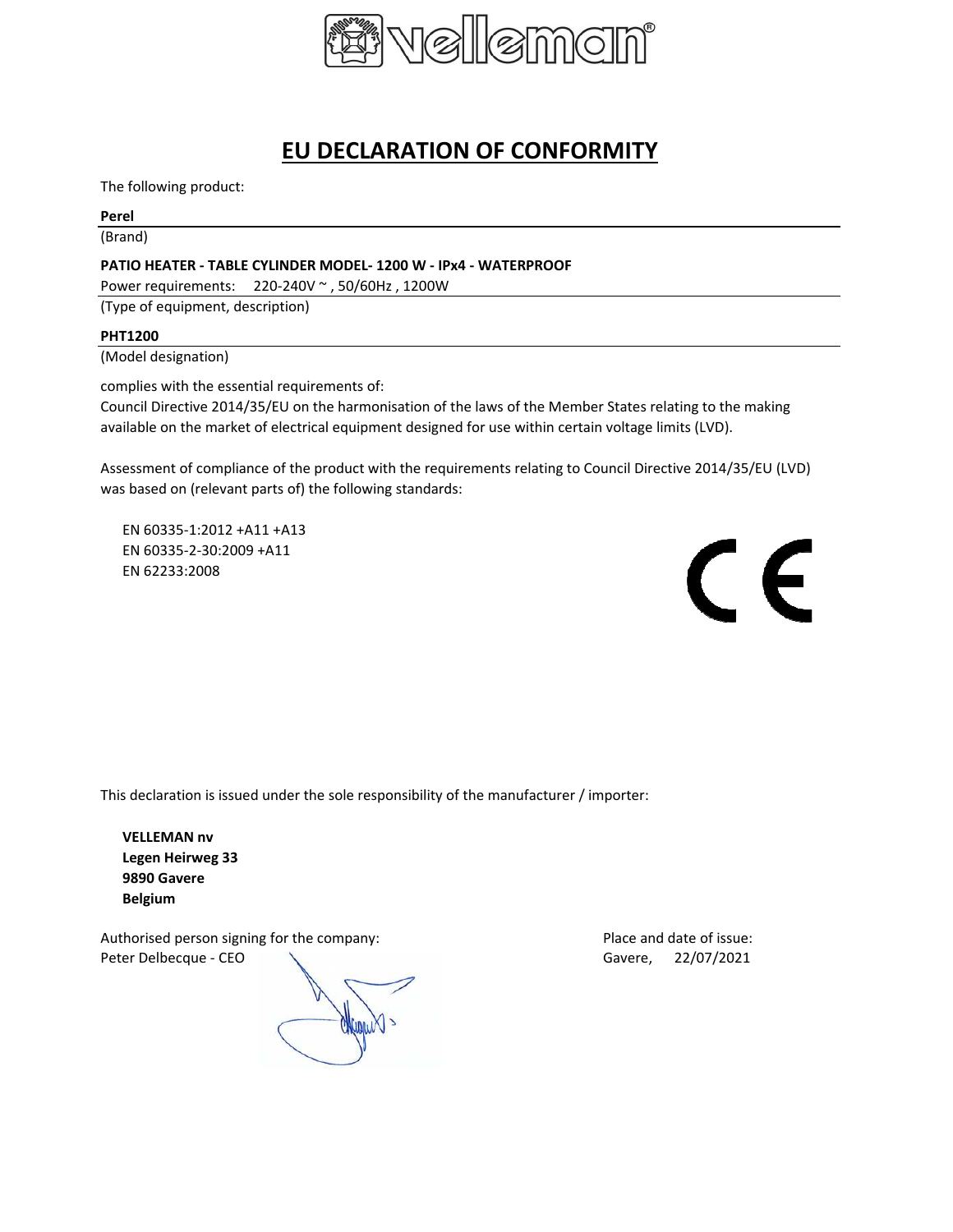

# **EU DECLARATION OF CONFORMITY**

The following product:

### **Perel**

(Brand)

### **PATIO HEATER - TABLE CYLINDER MODEL- 1200 W - IPx4 - WATERPROOF**

Power requirements: 220-240V ~ , 50/60Hz , 1200W

(Type of equipment, description)

### **PHT1200**

(Model designation)

complies with the essential requirements of:

Council Directive 2014/30/EU on the harmonisation of the laws of the Member States relating to electromagnetical compatibility (EMC).

Assessment of compliance of the product with the requirements relating to Council Directive 2014/30/EU (EMC) was based on (relevant parts of) the following standards:

EN 55014-1:2017 EN 55014-2:2015 EN 61000-3-2:2014 EN 61000-3-3:2013



This declaration is issued under the sole responsibility of the manufacturer / importer:

**VELLEMAN nv Legen Heirweg 33 9890 Gavere Belgium**

Authorised person signing for the company: Place and date of issue: Peter Delbecque - CEO  $\sqrt{ }$  Gavere, 22/07/2021